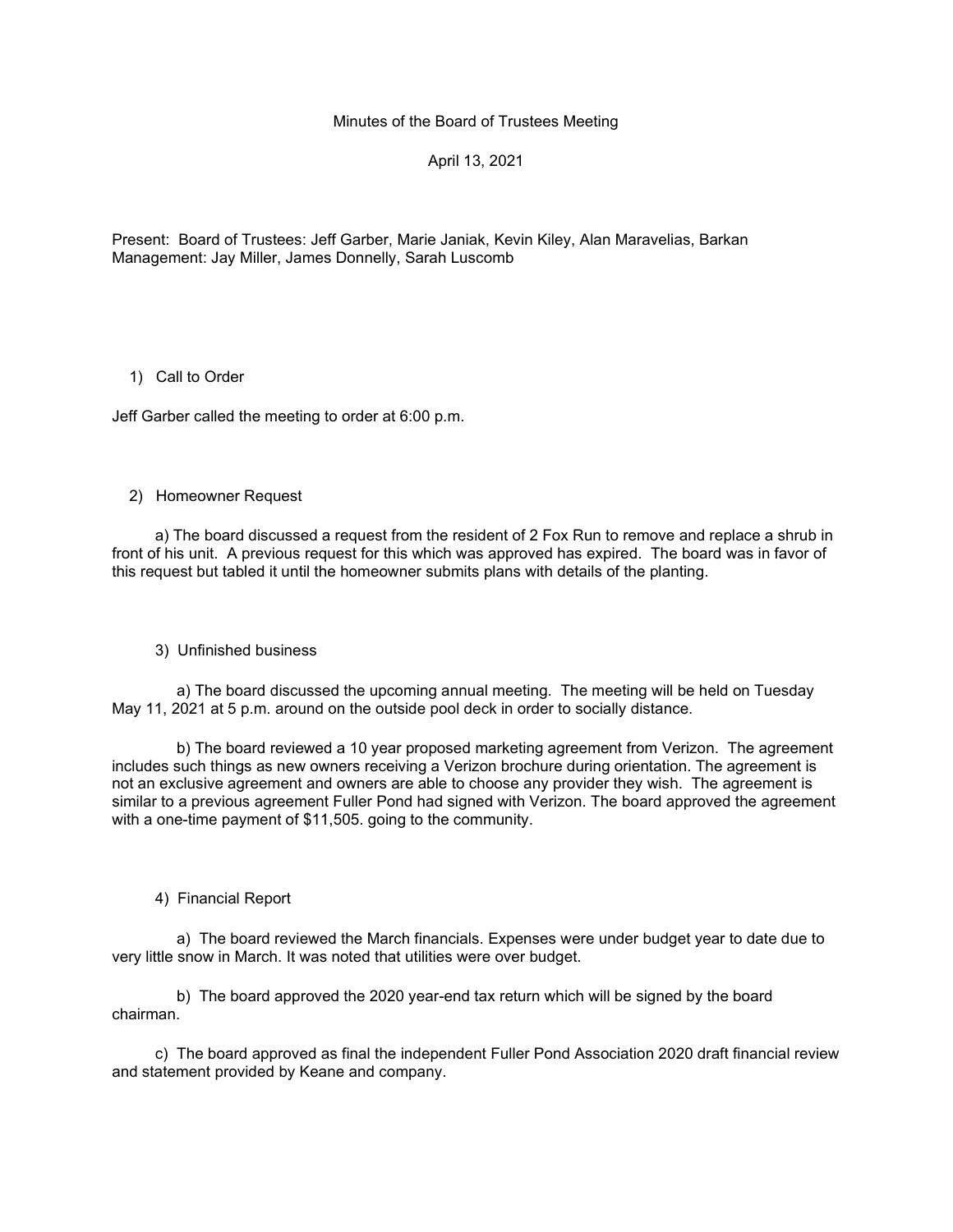d) Ultra Safe Pest Management will seal up two buildings to prevent animal infiltration as a trial as approved at the March Meeting. The two buildings to be done will be 2-10 Bellingham Court and 12-20 Bellingham Court.

5) New Business

 a) The board discussed and approved reconsolidating the fitness equipment to the down stair's fitness center. Jim will contact the company who originally moved the equipment to the main floor to move the equipment back down to the fitness

center. Sign ups will still be required with 3 participant's wearing masks allowed per session.

 b) The board discussed purchasing new indoor and/or outdoor pool furniture. The decision is to not purchase any new pool furniture at this time. The board also discussed replacing the hanging lights in the main clubhouse area. It was decided that the lights will be cleaned rather than replaced at this time

 c) The board discussed 2021 masonry repairs. The board will evaluate and compile a list of repairs or replacements to be done this summer and will discuss this at the May monthly meeting.

 d) During a meeting with the fire chief the association was informed that the 25 year-old fire alarm digitizer which is owned by the Fuller Pond Village and is located in the 911 call center is nearing the end of its useful life. Management and the board are in the process of reviewing options.

6) 2021 Reserve Projects

 The board briefly discussed the capital projects for 2021. The board will discuss in detail once the Reserve study is complete in  $4 - 6$  weeks.

7) Landscape Update

.

 a) The board discussed the snow plow damage to the lawns. The plow company, Reliable Snow Removal will repair the lawn damage.

 b) Marie discussed the tree removals that were previously done and what will need to be done in the future. Marie will make a list of the additional trees that she feels need to be removed for the board to review.